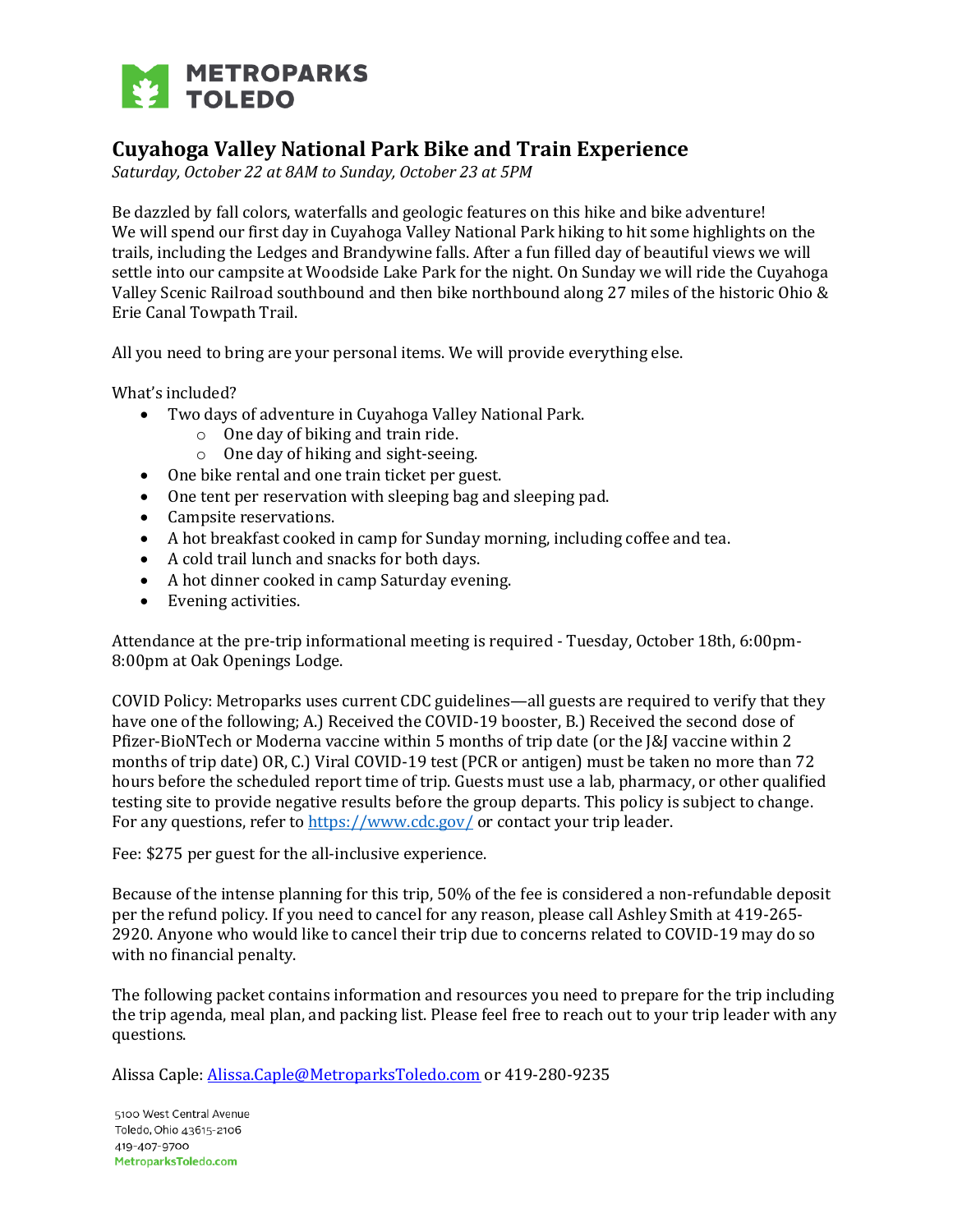

# **Travel Plan**

Guests will meet at Oak Openings Preserve Metropark, Mallard Lake parking lot at 7:45AM to check in and load gear. The Metroparks minibus will depart for Cuyahoga Valley National Park at 8:00AM. Guests are able to leave a car at the Mallard Lake Parking Lot during the trip. We will need to submit car make, model and license plate information to our rangers.

#### **Tentative Schedule**

This is our desired plan however it could be subject to minor changes. You will be advised of the final schedule at the mandatory pre-trip meeting. Please note that daily mileages are approximate.

| Saturday, | • 8:00 AM: Depart from Oak Openings                            |
|-----------|----------------------------------------------------------------|
| October   | 10:30AM: Arrive at Cuyahoga Valley National Park<br>$\bullet$  |
| 22nd      | Park mini bus, fill water<br>$\bullet$                         |
|           | Hike and sight see (6 miles or less)<br>$\bullet$              |
|           | 5:00PM: Arrive at campsite, check-in, set up camp<br>$\bullet$ |
|           | Prepare dinner, eat, evening share<br>$\bullet$                |
| Sunday,   | 7:00AM: Wake, break camp<br>$\bullet$                          |
| October   | <b>Breakfast</b><br>$\bullet$                                  |
| 23rd      | 9:00AM: Hop on the train<br>$\bullet$                          |
|           | Stop at Century Cycle bike shop for rentals<br>$\bullet$       |
|           | Arrive at southern point of the train route<br>$\bullet$       |
|           | Bike northbound 27 miles<br>$\bullet$                          |
|           | Return rented bikes                                            |
|           | Change, pack up, return to Oak Openings around 5:00pm          |

# **Total mileage: 27 biking miles and 6 hiking miles**

# **Food Plan**

Meals will be provided. Please contact your guide immediately with any food allergies or dietary restrictions. Vegetarian options are available for all meals.

Please eat breakfast before you arrive on Saturday morning. Sunday evening we plan to have you back home before dinner time.

Please feel free to bring additional snacks or food items as desired.

#### **Saturday**

- Lunch: Sandwiches (lunch meat and cheese or PB&J), fruit, hummus and veggies
- Dinner: Chili, cornbread, apple crisp
- Snacks: Trail mix, jerky, granola bars

#### **Sunday**

- Breakfast: Mountain man breakfast scramble (eggs, hash browns, peppers, onions), sausage, berries, coffee/tea/cocoa
- Lunch: Sandwiches, fruit, hummus and veggies
- Snacks: Trail mix, jerky, granola bars

5100 West Central Avenue Toledo, Ohio 43615-2106 419-407-9700 MetroparksToledo.com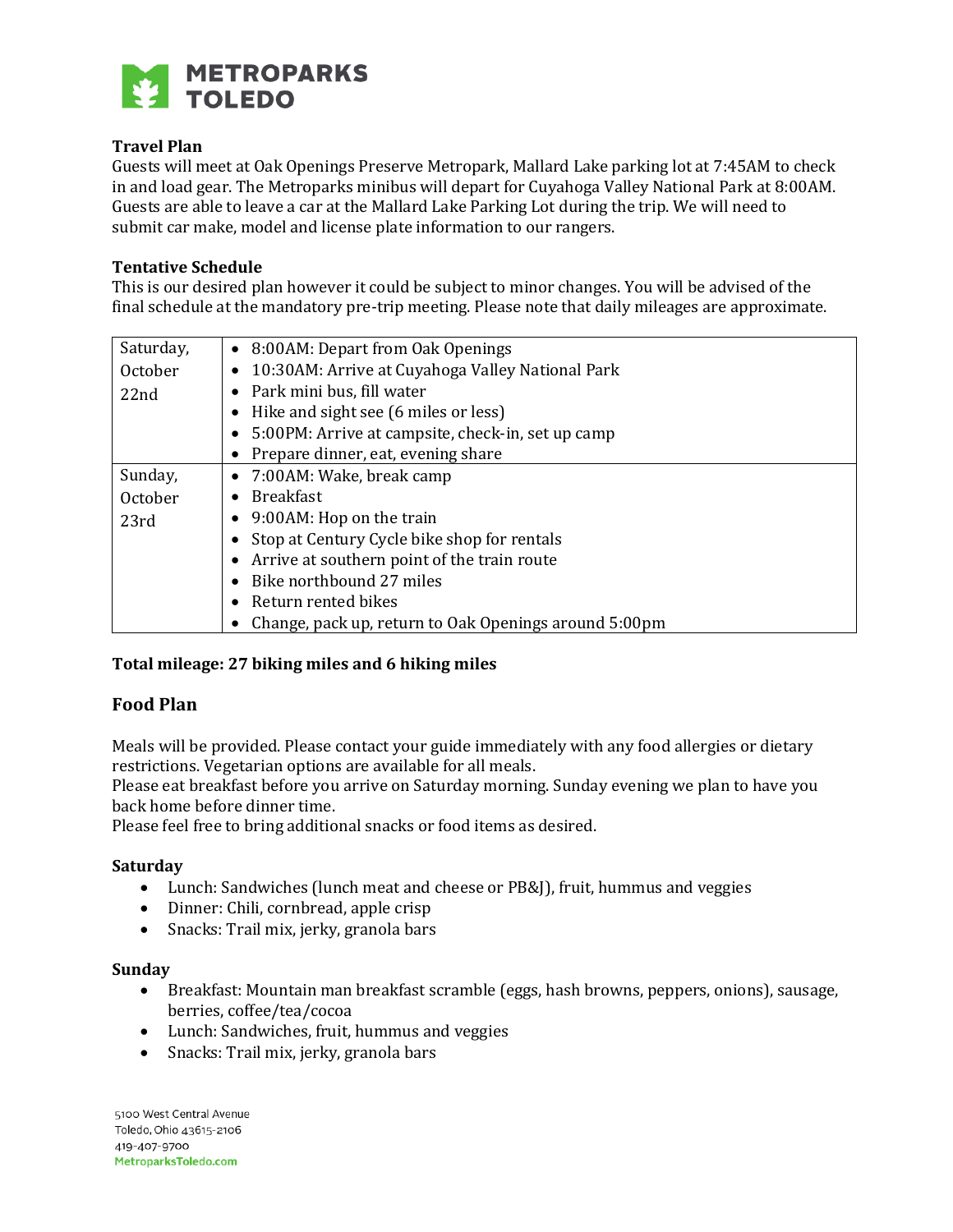

**Water**: Please bring a reusable, refillable water bottle. Clean drinking water will be provided.

#### **Hike Profile**

We will be doing a handful of shorter hikes on Saturday to see interesting natural features and the terrain will vary. Some sections are relatively flat; some sections have near constant elevation changes, both uphill and downhill. For those of us who live in flat NW Ohio it will be totally different from what we are used to and therefore more strenuous. The terrain is rocky and rooty. However, we will take our time and this will be feasible for all guests.

#### **Bike Profile**



We will bike northbound along 27 miles of the historic Ohio & Erie Canal Towpath Trail. The trail will be a compacted crushed limestone surface and our route will be primarily on a slight downhill slope with some gentle rolling hills and two substantial hill climbs.

**Packing List:** All items need to be packed in zip top bags or dry bags to keep them waterproof. Please pack everything into a duffel bag and a day pack.

#### **Clothing**

# **NO COTTON, PLEASE. Cotton does not insulate if it gets wet. Opt for synthetic materials such as nylon, polyester, spandex, or wool. Fleece is good.**

- Riding clothing: jacket, shirt and pants/bike shorts: 1 set, quick dry, non-cotton required.
- Helmet (available to borrow)
- 1 pair good hiking shoes/boots, well broken in.
- Camp shoes (optional but recommended to let feet breathe.) Crocs or light tennis shoes or sandals.
- 2 pair medium weight wool hiking socks.
- 1 set clean underwear per day
- Sports bras x2 (women)
- Hiking shirt and pants/shorts: 1 set, quick dry, non-cotton required
- Sleep Clothes these are only for inside the tent. Depending on how cold or warm you sleep you may want a tee-shirt/shorts or long johns. Non-cotton.
- Packable rain gear such as Frogg Toggs (\$40 at Walmart or online). Jacket and pants. If you opt to use a poncho, make sure to bring rain pants as well for your lower half.
- Wool sweater or down or fleece jacket (when paired with your rain suit this should be suitable for most weather conditions). No cotton jackets.
- Wicking base layer (tops/bottoms)
- Hat, gloves, buff

5100 West Central Avenue Toledo, Ohio 43615-2106 419-407-9700 MetroparksToledo.com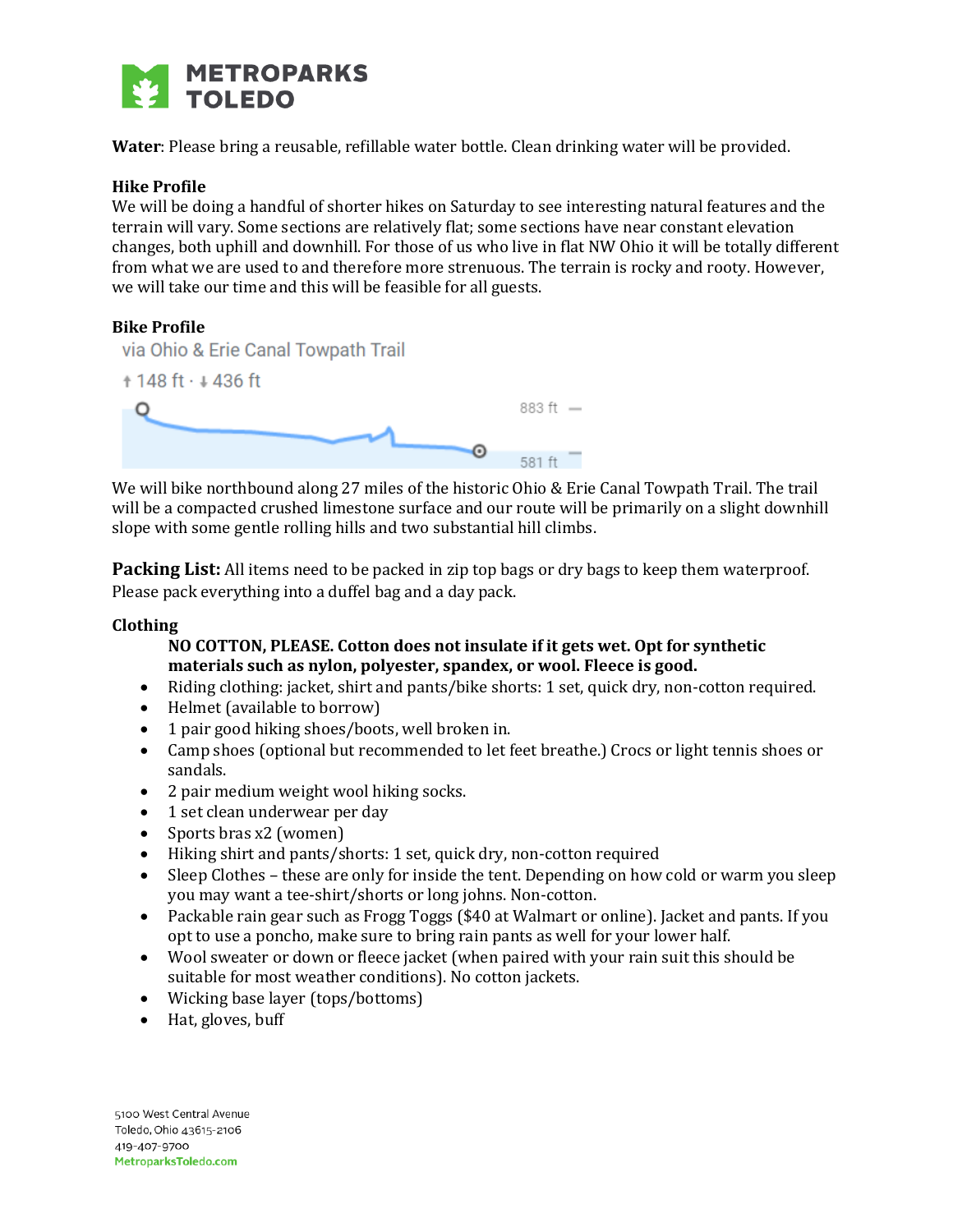

#### **Miscellaneous**

- Pillow
- Pocket knife or multi-tool.
- Lip balm (with sunscreen recommended)\*
- Toothbrush\*
- Travel tube toothpaste\*
- Personal first aid items\*: Staff will have a full first aid kit, but we cannot administer medications. Please bring a personal supply of your pain reducer of choice in case of sore muscles, headache, etc. (a small supply of ibuprofen, antacids such as Tums, Tylenol and aspirin should cover most inconveniences that may occur).
- Sun protection: hat with brim, sunscreen\*, sunglasses
- Feminine hygiene items\*
- $\bullet$  Snacks\*
- Hand sanitizer\*

 A small bag or stuff sack to contain scented items to be stored in the vehicle overnight \**Items that will be stored in the bus at night, away from critters.*

#### **Water**

- Water bottles that add up to 3 liters.
- **OR** 1 bladder water system and one water bottle (for ease of drinking in camp/ when your pack is off). Together these should add up to 3 liters.

#### **Optional**

- Camera
- Note pad/pencil
- Whistle
- Watch

#### **Metroparks will provide the following for each guest:**

Tent

- Plates, bowls, cups, etc.
- Sleeping bag • Sleeping pad
- Headlamp • Rental Bike
- Food and all cooking gear
- Staff will carry:
- Safety gear • Group soap
- First aid kits
- - Repair kits

# **For Travel**

We recommend packing travel items separately - in their own plastic bag.

1 clean mask per travel day. Everyone is required to wear a mask during transit.

and Helmet

- Clean clothes for the ride home
- Wet wipes and deodorant to freshen up

# **Frequently Asked Questions**

1. What do I do with my trash on the trail? Will there be garbage cans?

5100 West Central Avenue Toledo, Ohio 43615-2106 419-407-9700 MetroparksToledo.com